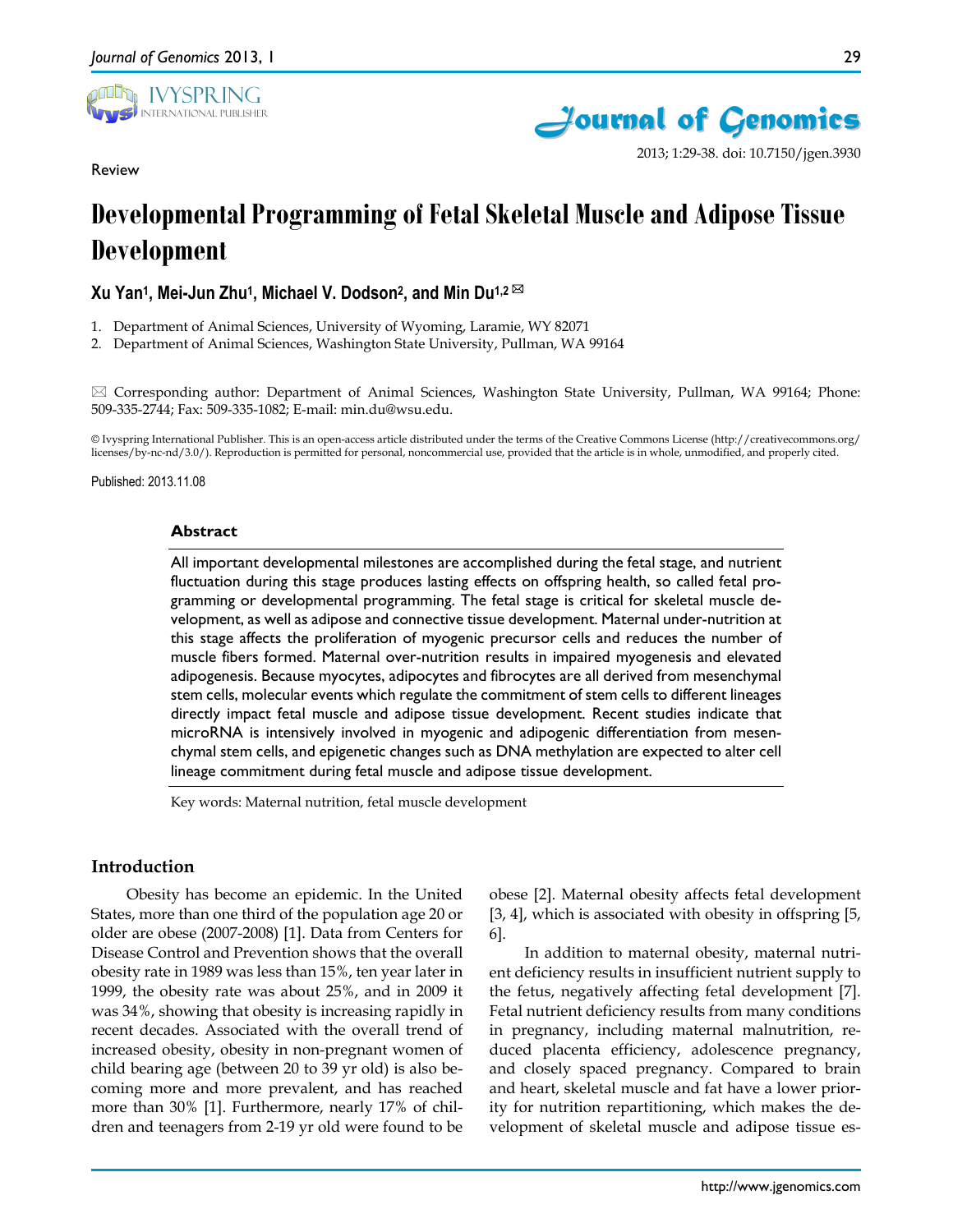pecially vulnerable to nutritional deficiency [8]. In this review, we focus our discussion on the effect of maternal nutrition on fetal skeletal muscle and adipose tissue development, and how fetal developmental programming might regulate the differentiation of myocytes, adipocytes and fibrocytes, as well as their impacts on postnatal body composition.

# **Skeletal Muscle, Adipose and Connective Tissue Development**

#### **Skeletal muscle development**

Muscle fibers or myofibers are the structural units of skeletal muscle [9]. The formation of new muscle fibers is termed myogenesis, a differentiation process where multipotent stem cells are converted into committed muscle cells. In livestock, all muscle fibers are formed during the prenatal stage. Consequently, understanding the prenatal development of skeletal muscle is important, because events occurring at this stage have dramatic impact on postnatal development and growth (Dauncey and Harrison 1996).

Prenatal myogenesis can be divided into primary myogenesis and secondary myogenesis. Primary myogenesis mainly occurs during the embryonic stage, when primary muscle fibers arise; secondary myogenesis occurs during the fetal stage, and leads to the formation of secondary muscle fibers. Only a small number of primary muscle fibers develop during the embryonic period, which will serve as templates for the formation of secondary muscle fibers during the fetal stage. Both primary and secondary muscle fibers are derived from a pool of cells termed mesenchymal stem cells [10], which can be committed to a myogenic linage as well as other cell types such as adipocytes and chondrocytes. However, the committed cells, termed myogenic progenitor cells, are not yet muscle cells. Prenatal myogenesis is under the control of a panel of regulatory proteins, including Wingless and Int (Wnt), paired box gene (Pax) 3 and Pax 7 [11, 12]. Wnt signaling is very important for activating myogenesis [13]. The expression of Pax 3 and Pax 7 in mesechymal stem cells induces the expression of myogenic regulatory factors (MRFs) [10], which leads to myogenic differentiation [14]. Currently identified MRFs include myogenin, MRF-4, Myo-D and Myf-5 [15]. MRF-4 is mainly expressed at the very early stage of myogenesis, followed by the expression of MyoD and Myf-5, which converts precursor cells into myoblasts [15]. Myogenin is necessary for the fusion of myoblasts into myotubes [16] and is expressed later and maintained throughout the fetal stage. MRF-4 is also expressed later and becomes the dominant MRF in postnatal muscle. MyoD and

Myf-5 function compensatively to induce the differentiation of multipotent myogenic precursor cells into myoblasts [17].

Both myogenic precursor cells and myoblasts proliferate to increase their numbers. When there are pertinent environmental signals, myoblasts align with each other, fuse and differentiate into immature muscle fibers known as myotubes [18]. The exact process regulating myoblast fusion is not well understood. Because myogenic cells are derived from myogenic progenitor cells, increasing the proliferation of progenitor cells increases the number of myogenic cells which will form more primary myofibers. Due to the fact that only a very limited number of primary myofibers are formed during the embryonic stage, the impact of primary myogenesis on subsequent size and number of muscle fibers formed in the offspring is relatively minor [19].

Secondary myogenesis forms the majority of muscle fibers. Therefore, the fetal stage, when secondary myogenesis is ongoing, is critical for skeletal muscle development [18, 20]. Since the number of muscle fibers formed during the fetal stage is dependent on the number of available myogenic progenitor cells and their proliferation is highly sensitive to nutrients, maternal nutrition dramatically affects skeletal muscle development during this stage [7, 21-23].

The postnatal skeletal muscle development is mainly due to the increase in muscle fiber size, with no net formation of new muscle fibers [24]. New muscle fibers generated during the adult stage are only to replace injured muscle fibers [19].

The increase in muscle fiber size at the adult stage mainly relies on muscle satellite cells. Satellite cells are a population of postnatal myogenic stem cells located between the sarcolemma and basal lamina [25]. Satellite cells are dormant mononucleated cells, which are at the G0 phase of the cell cycle. Although the specific population dynamics of the cells are unknown, numerous subpopulations of these cells are found in skeletal muscle. After activation by various environmental stimuli related to growth, satellite cells undergo asymmetric proliferation with a portion of daughter cells replenishing the original pool and the remaining differentiating into myoblasts. These newly generated myoblasts fuse with existing muscle fibers to increase the muscle fiber size, as well as the number of nuclei in muscle fibers. Indeed, the majority of nuclei in an adult muscle fiber come from satellite cells [26]. However, recent studies indicate that a portion of satellite cells are also capable of differentiation into other cell types in addition to muscle cells, such as adipocytes and fibroblasts [27]. Physiological factors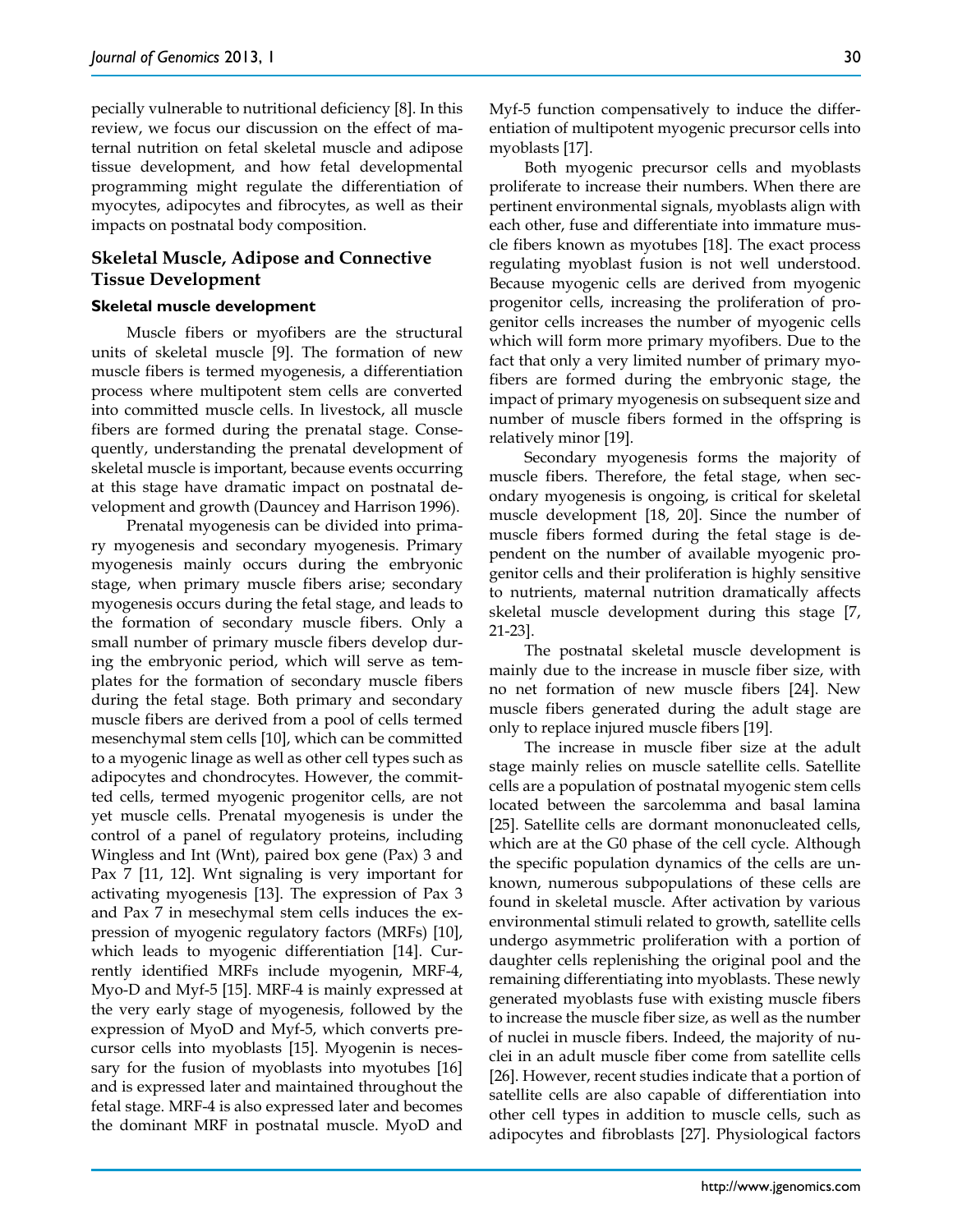and mechanisms controlling the differentiation of those multipotent cells are a current research focus.

#### **Adipocyte and connective tissue development**

In addition to energy storage, adipose tissue is a very important organ for secretion of many endocrine and paracrine factors [28-33]. Adipose tissue plays a critical role in the regulation of whole body metabolism and homeostasis [28, 34]. At the molecular level, the development of adipose tissue relies on preadipocyte hyperplasia, switching from proliferation to lipid assimilation, adipocyte hypertrophy and angiogenesis. Adipogenesis is the *de novo* development of adipocytes. Similar to myogenesis, however, adipogenesis can be briefly divided into two steps: determination and differentiation.

Key transcription factors regulating adipogenesis include the peroxisome proliferator-activated receptor (PPAR) γ and CCAAT/enhancer-binding proteins (C/EBPs) [31]. PPARγ is highly expressed and plays an indispensible role in the differentiation of adipocytes [35]. C/EBPβ/δ, which are induced in the early phases of adipogenesis, trigger the expression of PPARγ [36]. Bone morphogenetic proteins (BMPs), which belong to the transforming growth factors  $β$ (TGFβ) superfamily, exert important roles in the adipogenic determination from multipotent stem cells [37]. The Wnt signaling pathway inhibits adipogenesis [38].

Fibrogenesis refers to the formation of connective tissue. Fibrosis is characterized by the enhanced deposition of extracellular matrix (ECM) proteins in basement membrane and interstitial tissue of muscle [39]. A number of cytokines and growth factors are associated with the development of fibrosis, among which  $TGF\beta$  has been recognized as the most powerful and widely expressed profibrogenic cytokine [39]. There are currently three  $TGF\beta$  isoforms identified, including TGFβ1, TGFβ2 and TGFβ3; TGFβ1 is mainly expressed in endothelial cells, fibroblasts, hematopoietic cells and smooth muscle cells, TGF $β2$  is primarily expressed in epithelial cells and neurons, and TGFβ3 is specifically expressed in mesenchymal cells [40]. However, the three isoforms of  $TGF\beta$  transduce the signals through the same serine-threonine kinase cell surface receptors, including type I and type II receptors [41, 42]. Activation of TGFβ receptors induces the Smad signaling pathway [43] and the expression of target genes possessing Smad-specific elements in their promoters [44], leading to the synthesis of collagens [45, 46] and accumulation of extracellular matrix [47].

## **Myogenesis, adipogenesis and fibrogenesis are competitive processes**

Fetal and neonatal skeletal muscle development occur in the same microenvironment and involve myogenesis, adipogenesis and fibrogenesis [19], all of which are derived mainly from mesenchymal stem cells. Therefore, the commitment of mesenchymal stem cells to myogenic, adipogenic or fibrogenic lineages can be considered a competitive process, and is "shaped" by numerous inductive regulators. Switching the commitment of stem cells from myogenesis to adipogenesis will increase intramuscular fat, an event associated with skeletal muscle insulin resistance due to the paracrine effect of intramuscular adipocytes [48-50], and switching to fibrogenesis leads to impairment of muscle function including oxidative capacity [51]. In addition, attenuation of myogenesis will reduce the muscle fiber density [22], exerting permanent negative effect on offspring muscle strength [52]. During aging, a progressive loss of muscle mass occurs accompanied by increased adiposity and fibrosis [51, 53], resulting in the decline in muscle structural integrity and functional capacity [54]. Thus, proper differentiation of mesenchymal stem cells during fetal development is crucial for the long-term health of offspring.

# **Maternal Nutrition and Fetal Programming**

### **Fetal programming**

Fetal programming, also known as developmental programming or the Barker hypothesis, pertains to the fetal origins of adult diseases. This hypothesis is based on epidemiological data that show that low birth weight due to maternal malnutrition has long-term effects on adult health [55]. The fetal programming hypothesis suggests that the alteration in the uterine environment as a result of nutritional stress at certain stages of conceptus growth and development might permanently change tissue structure and function [56]. The offspring of malnourished mothers have a higher chance of developing coronary heart diseases, stroke, diabetes and hypertension [57]. The prevalence of type-II diabetes (T2D) increases 3 fold for men who weighed 5.5 lb at birth when compared to those who had birth weight of 9.5 lb [58]. The correlation between human maternal nutrition and offspring birth weight and the subsequent development of hypertension, insulin resistance, T2D and cardiovascular diseases has been well studied by many researchers [8, 21, 23, 59-64].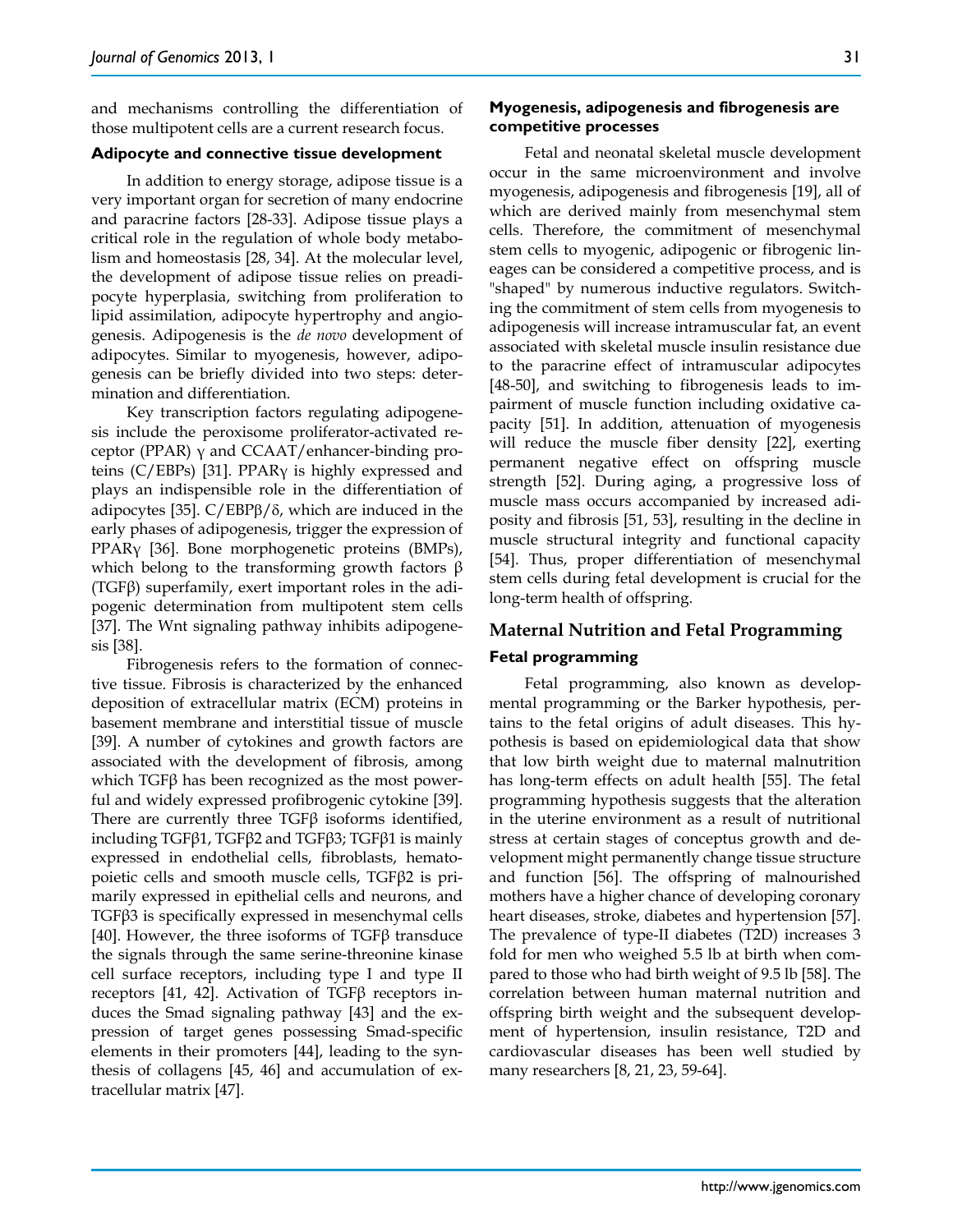#### **Maternal undernutrition of skeletal muscle development**

Maternal nutrition affects fetal development, especially fetal skeletal muscle development [7]. Maternal nutrition during the embryonic stage has relatively minor effects on skeletal muscle development, because only a very small number of myofibers are formed during this stage. Beef cattle receiving 30% nutrient restriction during 30 to 120 d of gestation had no effect on fetal body weight and carcass weight [65]. In a sheep study, 50% nutrient restriction from 18 days before until 6 d after conception decreased the number of muscle fibers, though fetal body weight at mid-gestation was not affected [66].

The critical stage for fetal skeletal muscle development is early to mid-gestation in the cattle and sheep, and mid to late gestation in pigs. A 50% decrease of nutrient availability in sheep from d 28 to 78 of gestation reduced the formation of secondary myofibers, and the ratio of secondary to primary myofibers [7]. It is also known that reducing skeletal muscle mass during fetal development have long-lasting, irreversible negative physiological consequences for offspring [67, 68]. So it is not surprising that the 8 m old offspring lambs born to nutrient-restricted mothers have fewer muscle fibers than control lambs [8]. Similar results were also observed in new born pigs [69], as well as in guinea pigs [70] with in-utero under-nutrition.

For the late gestation stage, maternal nutrient restriction does not have major impacts on the number of muscle fibers in cattle and sheep because skeletal muscle has matured [18]. Skeletal muscle matures in about d 105 of gestation in sheep (term about 150 d) and d 210 of gestation in cattle (term about 285 d) [18]. Maternal restriction at this time, however, does reduce muscle fiber size [71]. These results were also confirmed in a sheep study, when the growth of skeletal muscle was compared in single with twin pregnancies, only the hypertrophy but not the hyperplasia of skeletal muscle was affected [72]. In summary, maternal under-nutrition during early to mid-gestation reduces muscle fiber numbers and during late-gestation decreases muscle fiber sizes in sheep and cattle; in rodents and pigs, the mid to late gestation are important for muscle fiber formation.

## **Maternal over-nutrition and fetal skeletal muscle development**

Besides maternal nutrient deficiency, maternal over-nutrition also affects fetal skeletal muscle development, mainly enhancing intramuscular adipogenesis and fibrogenesis. In ruminant animals and humans, adipogenesis begins around mid-gestation, which overlaps with myogenesis [18, 19, 30]. During fetal skeletal muscle development, a small portion of the progenitor cells differentiate into adipocytes, which form intramuscular fat and marbling in offspring [22]. Enhanced intramuscular fat accumulation is detrimental for health because increased intramuscular fat leads to skeletal muscle insulin resistance due to the paracrine effect of intramuscular adipocytes [48-50], pre-disposing to Type 2 diabetes. However, in animal production, enhancement of intramuscular fat accumulation or marbling improves meat quality; the amount of marbling is crucial for the flavor and juiciness of meat [73], and is determined by the number and size of intramuscular adipocytes [18]. Maternal over-nutrition elevates the expression of adipogenesis markers in skeletal muscle of mid-gestation fetuses [27]. A subsequent study also demonstrated that maternal over-nutrition resulted in increased number and size of adipocytes inside skeletal muscle of fetal sheep at late-gestation [23]. Postnatally, the increased adipocytes and total triglyceride content were also observed in offspring sheep of over-nourished mothers [4].

Besides myofibers and adipocytes, mesodermal progenitor cells can also differentiate into fibroblasts. These cells synthesize connective tissue which forms endomysium, perimysium and epimysium in fetal skeletal muscle during late gestation [19]. Maternal over-nutrition increases the collagen content and cross-linking of skeletal muscle, heart and large intestine of fetuses, suggesting an important role of maternal nutrition during pregnancy in fetal fibrogenesis [74-76]. Similar increase in collagen and cross-linking was also observed in skeletal muscle of offspring with maternal over-nutrition [4].

In summary, maternal over-nutrition enhances intramuscular adipogenesis and fibrogenesis, increasing intramuscular fat and connective tissue content in offspring muscle.

# **Mechanisms Associated with Fetal Programming of Skeletal Muscle and Adipose Tissue Development**

## **MicroRNAs**

*MicroRNAs (miRNAs) introduction:* MiRNAs are single-strand RNA molecules of 21-23 nucleotides in length [77], which play a crucial role in developmental processes by regulating the expression of target mRNA [78]. The target mRNA transcripts of miRNAs include genes which play important roles in proliferation and differentiation [79]. So far, thousands of miRNAs have been discovered; thus, miRNAs have become one of the most abundant categories of gene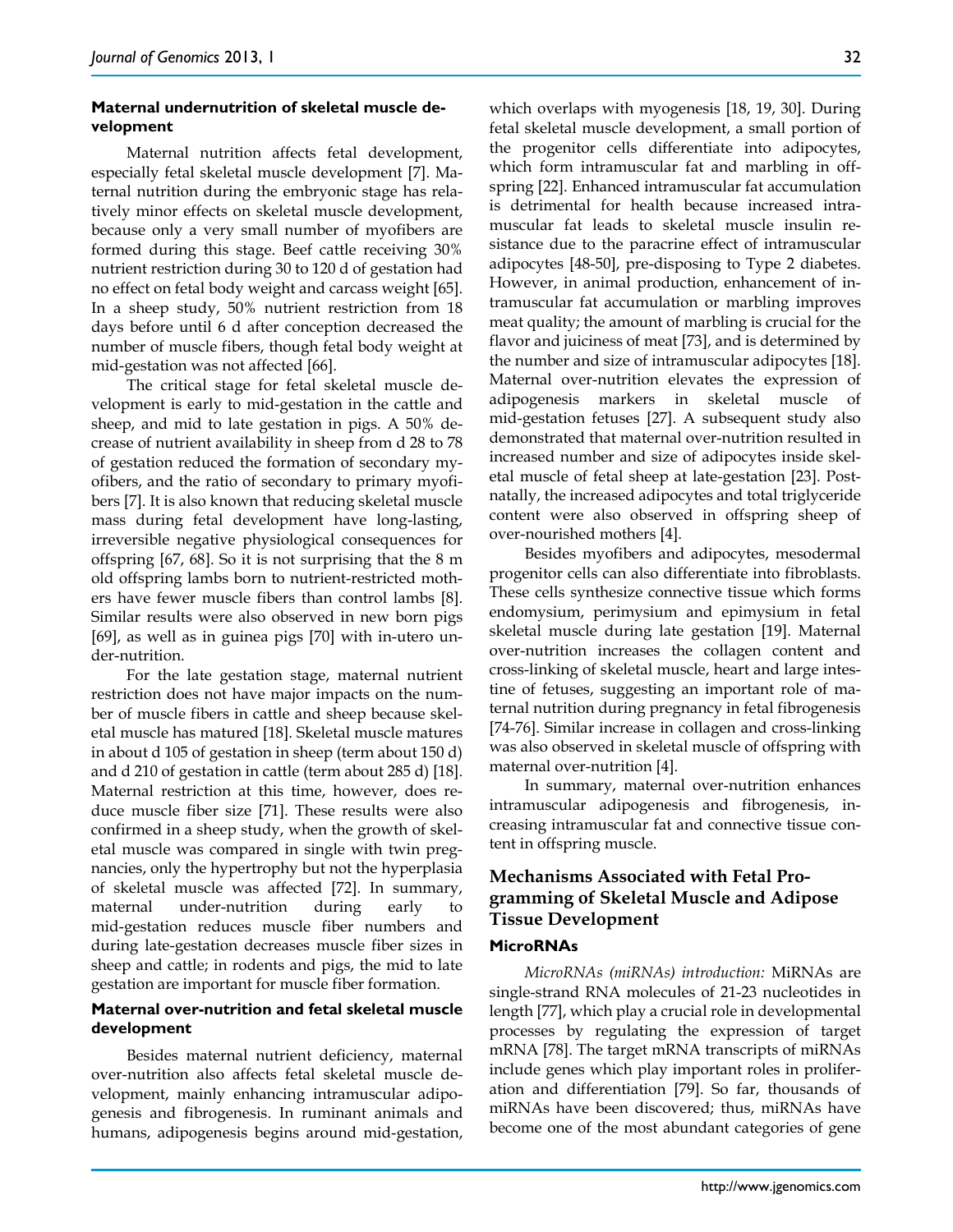regulatory molecules in multicellular organisms [80]. It is estimated that about 30% of all protein-coding genes are regulated by miRNAs [81].

*MiRNA and skeletal muscle development:* In 2006, miR-206 was the first miRNA shown to play an important role in skeletal muscle development by regulating the expression of connexin43, a gap junction protein required for skeletal myoblast fusion [82]. MiR-206, as well as miR-1 and miR-133, are muscle specific miRNAs [83-85]. MyoD induces the transcription of miR-206 [86], which promotes myogenic differentiation [87, 88]. BMP-2, which is known to inhibit myogenesis, represses the expression of miR-206 by inhibiting its maturation process [89]. Besides miR-206, miR-1 also promotes myogenic differentiation [90]. Overexpression of miR-1 increases the expression of α-actin, sarcomeric myosin and creatine kinase [90]. MicroR-181, a miRNA up-regulated during muscle differentiation, is likewise very important in muscle development [91]. MiR-133 induces myoblast proliferation [92]. MEF2 transcription factor, a critical regulator of myogenesis, induces the expression of miR-1 and miR-133 [93]. MiR-133 also regulates connective tissue growth factor, a key mediator of fibrosis [94]. MiR-1 and miR-133 in zebrafish control the expression of muscle genes and regulate sarcomeric actin organization [95]. The expression of miR-133 increases during myogenic differentiation of C2C12 cells, as visualized by a GFP-related retroviral vector system [96]. In addition, miR-181 promotes myogenesis by down-regulating the homeobox protein Hox-A11, an inhibitor of muscle differentiation [91]. MiR-27b regulates Pax3 protein level and ensures myogenic differentiation [97]. MiR-322/424 and miR-503 are induced during muscle differentiation and arrest the cell cycle by down-regulating Cdc25A [98]. MiR-486 has also been shown to induce myoblast differentiation by down-regulating Pax7 [99]. Repression of miR-214 expression inhibits proliferation and differentiation of C2C12 cells [100]. Fibroblast growth factors, which inhibit myogenic differentiation of C2C12 cells and interfere with the activity of MRFs, repress the expression of miR-206, miR-1 and miR-133 [101].

*MiRNA and adipocyte differentiation:* MiRNAs are involved in the regulation of adipogenesis. In 2004, miR-143 was determined to promote adipocyte differentiation [102]. Then, an *in vitro* study reported that 21 of the 100 miRNAs were differentially expressed before and after differentiation of 3T3-L1 preadipocytes [103]. Another study also demonstrated that miR-17-92 promotes adipogenic differentiation [104]. Moreover, miR-200 family promotes adipogenesis by inhibiting the Wnt signaling which is a negative regulator of adipogenesis [105]. Later studies also showed the role of miR-27 and let-7 in the regulation of adipogenesis [106, 107]. Over-expression of miR-27 prior to induction of adipogenesis inhibited adipogenesis by prevention of the expression of PPARγ and C/EBPα [106]. A recent study also demonstrated that miR-130 represses adipogenesis by inhibiting the expression of PPARγ [108].

*MiRNA and stem cell proliferation and differentiation:* MiRNAs are likely candidates for the maintenance of stem cell identity, which includes self-renewal and cell destiny decision, because miR-NAs have the ability to control the expression of many targets simultaneously and provide a means for coordinated regulation of gene action [109]. The first study about miRNAs in stem cells reported several embryonic stem cell-specific miRNAs [110]. Subsequently, a number of studies indicated that miRNA are key regulators in stem cell functions [111].

MiRNAs are essential regulators of stem cell self-renewal and proliferation [109]. There are miR-NAs only expressed in pluripotent embryonic stem (ES) cells but not in adult cells, which might play roles in stem cell self-renewal [112]. Stem cell division in *Drosophila* is regulated by a miRNA pathway, and germline stem cells with a mutation in *Dicer*1 are normal in identity but defective in cell cycle control [113]. Other studies have also shown that *Dicer*1 mutation leads to developmental arrest in zebrafish [114], embryonic lethality in mouse [115] and lower proliferation of ES cells [116]. The expression of miRNAs differs in undifferentiated and differentiated ES cells [117, 118], as well as in multipotent mesenchymal stromal cells [119, 120], indicating the involvement of miRNA in the regulation of stem cell phenotypes.

#### **Epigenetics and its possible roles in fetal programming of skeletal muscle development**

Epigenetics describes heritable changes in gene function without changes in gene sequence [121]. Epigenetic changes can pass from one cell generation to the next (mitotic inheritance), as well as from one generation of a species to the next (meiotic inheritance) [122]. Epigenetic modifications include DNA methylation, histone modification and microRNAs, which explain cell differentiation into different cell types with various phenotypes despite the same DNA sequence [122]. Interestingly, epigenetic status can be influenced by environmental factors [123], suggesting that pathogenic physiological conditions, such as low-grade inflammation associated with obesity, may induce epigenetic modifications and thus alter cell differentiation and lineage commitments.

*DNA methylation:* DNA methylation occurs on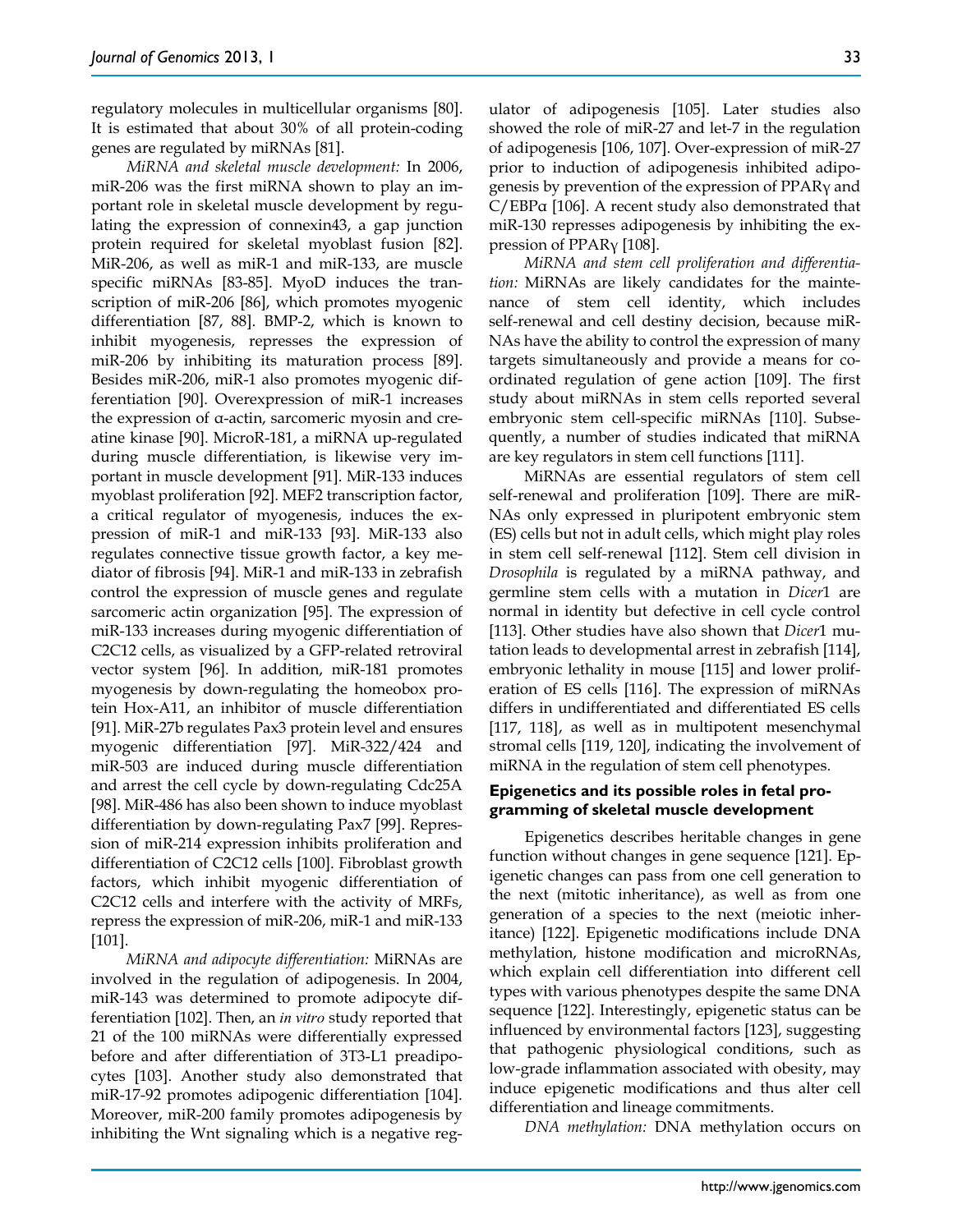cytosine residues of CG dinucleotides (also called CpG sites), which normally results in transcriptional silencing [124]. A typical example of DNA methylation could be the inactivation of one of the X chromosomes in female genome [125]. DNA methylation silences genes through several mechanisms: 1) recruitment of histone deacetylases, which removes histone acetylations inhibiting gene expression; 2) DNA methylation can interfere the binding of transcription factors; and 3) DNA methylation leads to formation of inactive chromatin structures [126].

DNA methylation is regulated by the DNA cytosine methyltransferases (DNMT), which include DNMT1, DNMT3a and DNMT3b in vertebrates [127]. DNMT1 is the maintenance DNA methytransferase, which functions on hemimethylated DNA during mitosis [128]. DNMT3 is also called the *de novo* methyltransferase, which works on unmodified DNA and has very important roles in cell differentiation and commitment during embryogenesis [129].

*Histone modifications:* In eukaryotic cells, genomic DNA binds with histones, together called chromatin. There are four core histones (H2A, H2B, H3, H4), usually densely packed, with their N-terminal tails unstructured and could be modified by enzymes, leading to acetylation, methylation, phosphorytion, sumoylation, ubiquitylation and other modifications [130]. DNA methylation could further recruit histone deacetyltransfereases (HDACs), which lead to histone deacetylation and chromatin condensation [131].

Polycomb group proteins (PcG) and trithorax (trxG) group proteins regulate histone methylation, which leads to other epigenetic modifications during cell differentiation [132]. PcG and trxG regulate the methylation of histone H3 through binding to PcG and trxG genomic response elements. PcG group proteins possesses H3K27-specific trimethylase activity which mediates gene expression repression, whereas trxG complexes have H3K4 trimethylase activity which mediates activation [133]. The PcG protein EZH2 (enhancer of Zeste homolog 2) serves as a recruitment platform for DNMTs, thus converting plastic histone modifications to stable DNA methylations [134]. Cell differentiation is associated with histone modifications and DNA methylations. Currently, there are no data available linking maternal nutrition to PcG and trxG protein functions during fetal muscle and adipose tissue development but inflammation, a condition associated with obesity, leads to alterations in PcG protein groups [135]. Because maternal obesity leads to inflammation in fetal muscle [23], this indirect evidence supports the role of epigenetic modification in developmental programming of skeletal muscle in offspring, which needs to be confirmed. Epigenetic

changes in fetal muscle and adipose tissue due to maternal nutrition and other physiological conditions should be the focus for future research.

### **Summary**

The embryo-fetal stage is crucial for skeletal muscle development, as well as for adipose and connective tissue development. Maternal nutrition affects the proliferation of myogenic precursor cells and, thus, the subsequent number of muscle fibers formed. Alternatively, maternal over-nutrition during mid-gestation results in impaired myogenesis and elevated adipogenesis. The underlying mechanisms for the changes observed in fetal skeletal muscle in the setting of maternal obesity remain largely unknown. In addition to alteration of inductive regulators, it is likely that miRNA may be involved in the regulation of myogenesis and adipogenesis during fetal muscle development, which warrants further studies. In addition, epigenetic changes such as DNA methylation are expected to alter cell lineage commitment during fetal muscle and adipose tissue development, a question not yet examined in the framework of developmental programming of skeletal muscle.

#### **Conflict of Interest**

The authors have declared that no conflict of interest exists.

#### **References**

- 1. Flegal KM, Carroll MD, Ogden CL, Curtin LR. Prevalence and trends in obesity among US adults, 1999-2008. JAMA 2010 303: 235-241.
- 2. Ogden CL, Carroll MD, Curtin LR, Lamb MM, Flegal KM. Prevalence of high body mass index in US children and adolescents, 2007-2008. JAMA 2010 303: 242-249.
- 3. King JC. Maternal obesity, metabolism, and pregnancy outcomes. Annu Rev Nutr 2006 26: 271-291.
- 4. Yan X, Huang Y, Zhao JX, Long NM, Uthlaut AB, Zhu MJ, Ford SP, Nathanielsz PW, Du M. Maternal obesity-impaired insulin signaling in sheep and induced lipid accumulation and fibrosis in skeletal muscle of offspring. Biol Reprod 2011 85: 172-178.
- 5. Nathanielsz PW. Animal models that elucidate basic principles of the developmental origins of adult diseases. Ilar J 2006 47: 73-82.
- 6. Barker DJ. Fetal programming of coronary heart disease. Trends Endocrinol Metab 2002 13: 364-368.
- 7. Zhu MJ, Ford SP, Nathanielsz PW, Du M. Effect of maternal nutrient restriction in sheep on the development of fetal skeletal muscle. Biol Reprod 2004 71: 1968-1973.
- 8. Zhu MJ, Ford SP, Means WJ, Hess BW, Nathanielsz PW, Du M. Maternal nutrient restriction affects properties of skeletal muscle in offspring. J Physiol 2006 575: 241-250.
- 9. Sciote JJ, Morris TJ. Skeletal muscle function and fibre types: the relationship between occlusal function and the phenotype of jaw-closing muscles in human. J Orthod 2000 27: 15-30.
- 10. Bailey P, Holowacz T, Lassar AB. The origin of skeletal muscle stem cells in the embryo and the adult. Curr Opin Cell Biol 2001 13: 679-689.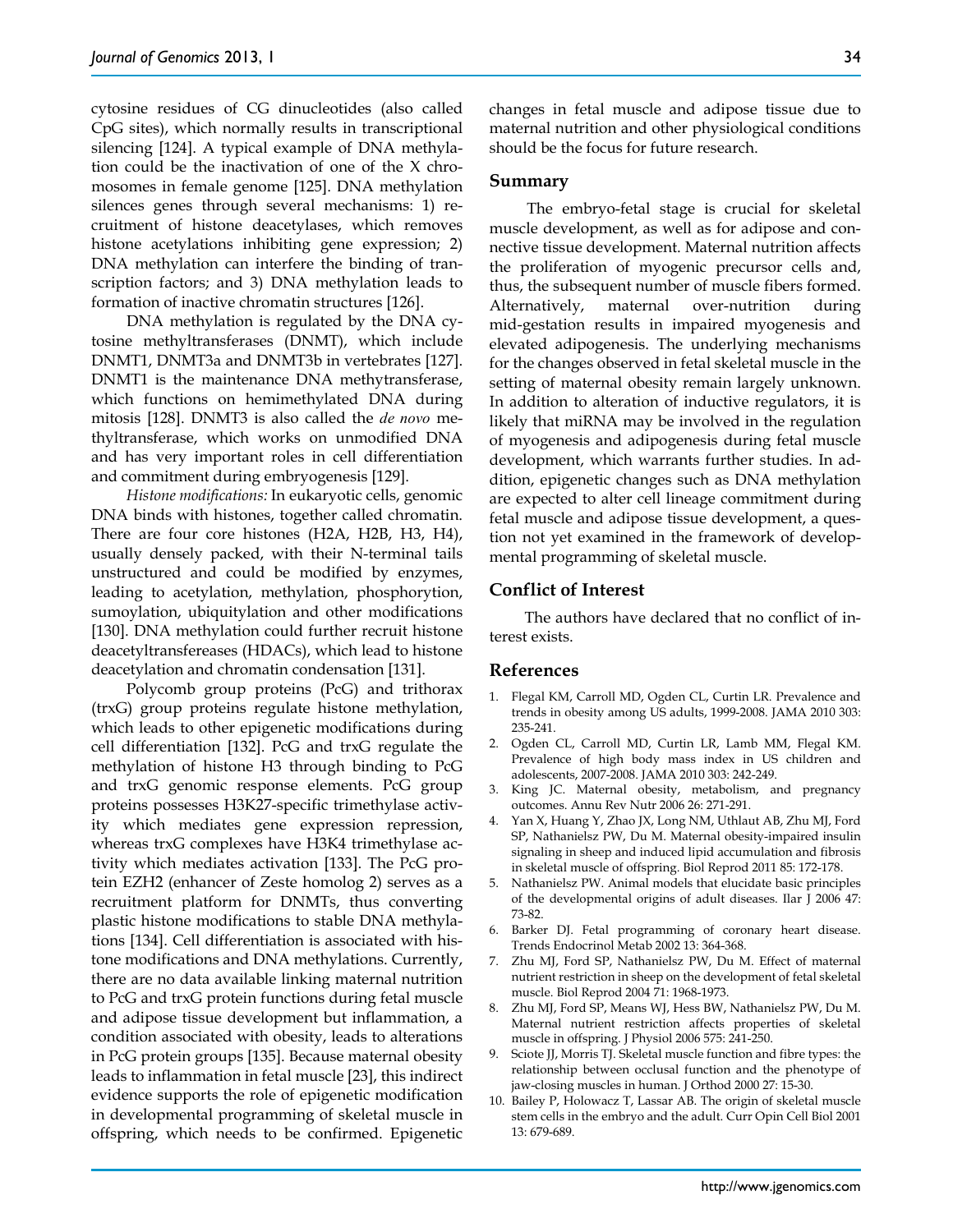- 11. Hyatt JP, McCall GE, Kander EM, Zhong H, Roy RR, Huey KA. PAX3/7 expression coincides with myod during chronic skeletal muscle overload. Muscle Nerve 2008 38: 861-866.
- 12. Maroto M, Reshef R, Munsterberg AE, Koester S, Goulding M, Lassar AB. Ectopic Pax-3 activates MyoD and Myf-5 expression in embryonic mesoderm and neural tissue. Cell 1997 89: 139-148.
- 13. Cossu G, Borello U. Wnt signaling and the activation of myogenesis in mammals. EMBO J 1999 18: 6867-6872.
- 14. Amthor H, Christ B, Patel K. A molecular mechanism enabling continuous embryonic muscle growth - a balance between proliferation and differentiation. Development 1999 126: 1041-1053.
- 15. Stewart CE, Rittweger J. Adaptive processes in skeletal muscle: molecular regulators and genetic influences. J Musculoskelet Neuronal Interact 2006 6: 73-86.
- 16. Barnoy S, Kosower NS. Calpastatin in rat myoblasts: transient diminution and decreased phosphorylation depend on myogenin-directed myoblast differentiation. Int J Biochem Cell Biol 2007 39: 253-261.
- 17. Roth JF, Shikama N, Henzen C, Desbaillets I, Lutz W, Marino S, Wittwer J, Schorle H, Gassmann M, Eckner R. Differential role of p300 and CBP acetyltransferase during myogenesis: p300 acts upstream of MyoD and Myf5. EMBO J 2003 22: 5186-5196.
- 18. Du M, Tong J, Zhao J, Underwood KR, Zhu M, Ford SP, Nathanielsz PW. Fetal programming of skeletal muscle development in ruminant animals. J Anim Sci 2010 88: E51-60.
- 19. Du M, Yan X, Tong JF, Zhao J, Zhu MJ. Maternal obesity, inflammation, and fetal skeletal muscle development. Biol Reprod 2010 82: 4-12.
- 20. Greenwood PL, Hunt AS, Hermanson JW, Bell AW. Effects of birth weight and postnatal nutrition on neonatal sheep: II. Skeletal muscle growth and development. J Anim Sci 2000 78: 50-61.
- 21. Zhu MJ, Han B, Tong J, Ma C, Kimzey JM, Underwood KR, Xiao Y, Hess BW, Ford SP, Nathanielsz PW, Du M. AMP-activated protein kinase signalling pathways are down regulated and skeletal muscle development impaired in fetuses of obese, over-nourished sheep. J Physiol 2008 586: 2651-2664.
- 22. Tong JF, Yan X, Zhu MJ, Ford SP, Nathanielsz PW, Du M. Maternal obesity downregulates myogenesis and beta-catenin signaling in fetal skeletal muscle. Am J Physiol Endocrinol Metab 2009 296: E917-924.
- 23. Yan X, Zhu MJ, Xu W, Tong JF, Ford SP, Nathanielsz PW, Du M. Up-regulation of Toll-like receptor 4/nuclear factor-kappaB signaling is associated with enhanced adipogenesis and insulin resistance in fetal skeletal muscle of obese sheep at late gestation. Endocrinology 2010 151: 380-387.
- 24. Brameld JM, Mostyn A, Dandrea J, Stephenson TJ, Dawson JM, Buttery PJ, Symonds ME. Maternal nutrition alters the expression of insulin-like growth factors in fetal sheep liver and skeletal muscle. J Endocrinol 2000 167: 429-437.
- 25. Shefer G, Yablonka-Reuveni Z. Reflections on lineage potential of skeletal muscle satellite cells: do they sometimes go MAD? Crit Rev Eukaryot Gene Expr 2007 17: 13-29.
- 26. Allen RE, Merkel RA, Young RB. Cellular aspects of muscle growth: myogenic cell proliferation. J Anim Sci 1979 49: 115-127.
- 27. Tong J, Zhu MJ, Underwood KR, Hess BW, Ford SP, Du M. AMP-activated protein kinase and adipogenesis in sheep fetal skeletal muscle and 3T3-L1 cells. J Anim Sci 2008 86: 1296-1305.
- 28. Ailhaud G. Adipose tissue as a secretory organ: from adipogenesis to the metabolic syndrome. C R Biol 2006 329: 570-577.
- 29. Camp HS, Ren D, Leff T. Adipogenesis and fat-cell function in obesity and diabetes. Trends Mol Med 2002 8: 442-447.
- 30. Feve B. Adipogenesis: cellular and molecular aspects. Best Pract Res Clin Endocrinol Metab 2005 19: 483-499.
- 31. Avram MM, Avram AS, James WD. Subcutaneous fat in normal and diseased states 3. Adipogenesis: from stem cell to fat cell. J Am Acad Dermatol 2007 56: 472-492.
- 32. Alessi MC, Peiretti F, Morange P, Henry M, Nalbone G, Juhan-Vague I. Production of plasminogen activator inhibitor 1 by human adipose tissue: possible link between visceral fat accumulation and vascular disease. Diabetes 1997 46: 860-867.
- 33. Lundgren CH, Brown SL, Nordt TK, Sobel BE, Fujii S. Elaboration of type-1 plasminogen activator inhibitor from adipocytes. A potential pathogenetic link between obesity and cardiovascular disease. Circulation 1996 93: 106-110.
- 34. Kahn BB, Flier JS. Obesity and insulin resistance. J Clin Invest 2000 106: 473-481.
- 35. Morrison RF, Farmer SR. Hormonal signaling and transcriptional control of adipocyte differentiation. J Nutr 2000 130: 3116S-3121S.
- 36. Fajas L, Debril MB, Auwerx J. Peroxisome proliferator-activated receptor-gamma: from adipogenesis to carcinogenesis. J Mol Endocrinol 2001 27: 1-9.
- 37. MacDougald OA, Mandrup S. Adipogenesis: forces that tip the scales. Trends Endocrinol Metab 2002 13: 5-11.
- 38. Rosen ED, MacDougald OA. Adipocyte differentiation from the inside out. Nat Rev Mol Cell Biol 2006 7: 885-896.
- 39. Liu RM, Gaston Pravia KA. Oxidative stress and glutathione in TGF-beta-mediated fibrogenesis. Free Radic Biol Med 2010 48: 1-15.
- 40. Ghosh J, Murphy MO, Turner N, Khwaja N, Halka A, Kielty CM, Walker MG. The role of transforming growth factor beta1 in the vascular system. Cardiovasc Pathol 2005 14: 28-36.
- 41. Attisano L, Wrana JL. Signal transduction by members of the transforming growth factor-beta superfamily. Cytokine Growth Factor Rev 1996 7: 327-339.
- 42. Letterio JJ, Roberts AB. Regulation of immune responses by TGF-beta. Annu Rev Immunol 1998 16: 137-161.
- 43. Suwanabol PA, Kent KC, Liu B. TGF-beta and restenosis revisited: a Smad link. J Surg Res 2011 167: 287-297.
- 44. Massague J, Chen YG. Controlling TGF-beta signaling. Genes Dev 2000 14: 627-644.
- 45. Inagaki Y, Truter S, Ramirez F. Transforming growth factor-beta stimulates alpha 2(I) collagen gene expression through a cis-acting element that contains an Sp1-binding site. J Biol Chem 1994 269: 14828-14834.
- 46. Tsukada S, Westwick JK, Ikejima K, Sato N, Rippe RA. SMAD and p38 MAPK signaling pathways independently regulate alpha1(I) collagen gene expression in unstimulated and transforming growth factor-beta-stimulated hepatic stellate cells. J Biol Chem 2005 280: 10055-10064.
- 47. Roberts AB, Heine UI, Flanders KC, Sporn MB. Transforming growth factor-beta. Major role in regulation of extracellular matrix. Ann N Y Acad Sci 1990 580: 225-232.
- 48. Petersen KF, Shulman GI. Pathogenesis of skeletal muscle insulin resistance in type 2 diabetes mellitus. Am J Cardiol 2002 90: 11G-18G.
- 49. Kim JK, Michael MD, Previs SF, Peroni OD, Mauvais-Jarvis F, Neschen S, Kahn BB, Kahn CR, Shulman GI. Redistribution of substrates to adipose tissue promotes obesity in mice with selective insulin resistance in muscle. J Clin Invest 2000 105: 1791-1797.
- 50. Aguiari P, Leo S, Zavan B, Vindigni V, Rimessi A, Bianchi K, Franzin C, Cortivo R, Rossato M, Vettor R, Abatangelo G, Pozzan T, et al. High glucose induces adipogenic differentiation of muscle-derived stem cells. Proc Natl Acad Sci U S A 2008 105: 1226-1231.
- 51. Lahoute C, Sotiropoulos A, Favier M, Guillet-Deniau I, Charvet C, Ferry A, Butler-Browne G, Metzger D, Tuil D, Daegelen D.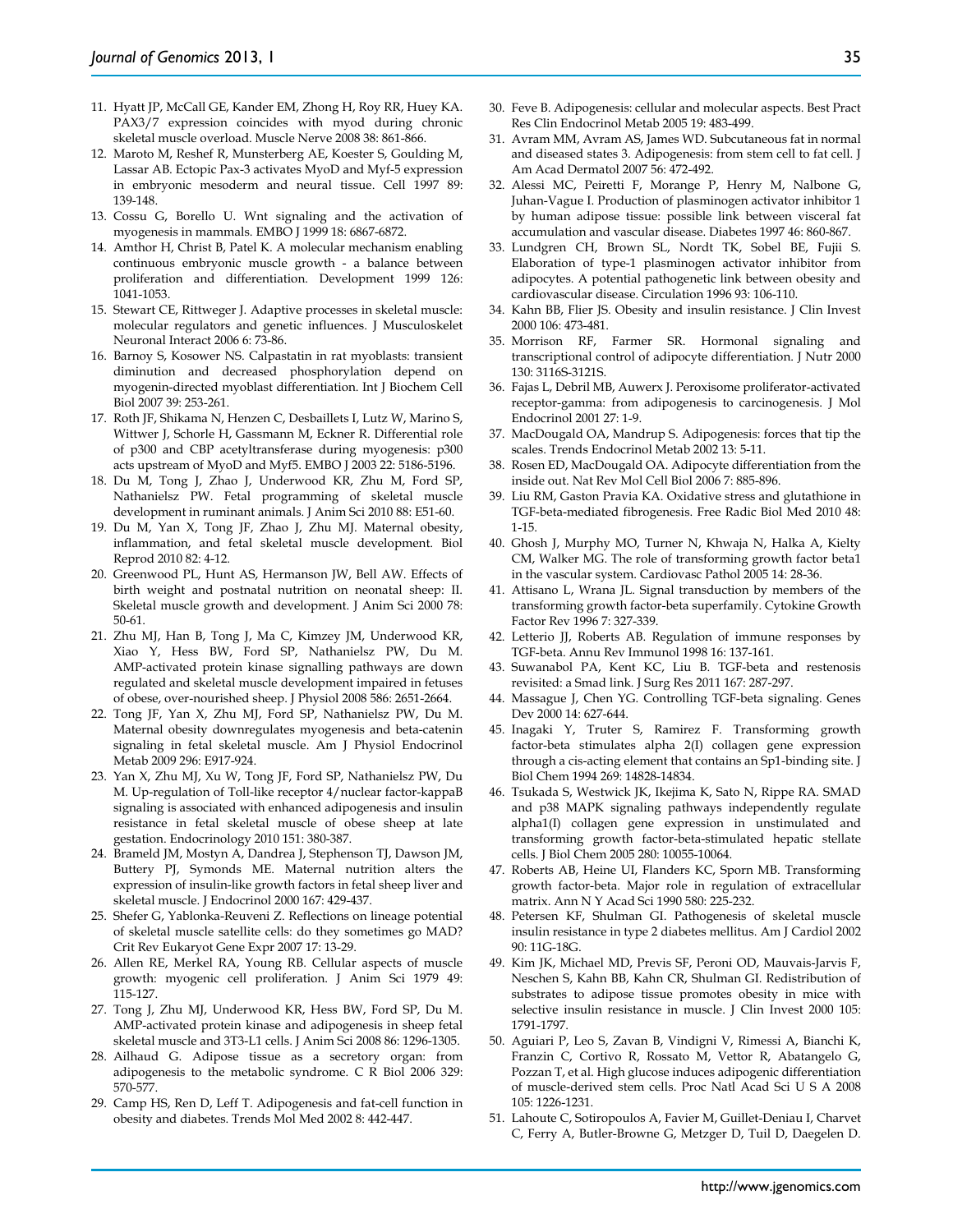Premature aging in skeletal muscle lacking serum response factor. PLoS ONE 2008 3: e3910.

- 52. Bayol SA, Macharia R, Farrington SJ, Simbi BH, Stickland NC. Evidence that a maternal "junk food" diet during pregnancy and lactation can reduce muscle force in offspring. Eur J Nutr 2009 48: 62-65.
- 53. Brack AS, Conboy MJ, Roy S, Lee M, Kuo CJ, Keller C, Rando TA. Increased Wnt signaling during aging alters muscle stem cell fate and increases fibrosis. Science 2007 317: 807-810.
- 54. Beggs ML, Nagarajan R, Taylor-Jones JM, Nolen G, Macnicol M, Peterson CA. Alterations in the TGFbeta signaling pathway in myogenic progenitors with age. Aging Cell 2004 3: 353-361.
- 55. Barker DJ, Eriksson JG, Forsen T, Osmond C. Fetal origins of adult disease: strength of effects and biological basis. Int J Epidemiol 2002 31: 1235-1239.
- 56. Drake AJ, Walker BR. The intergenerational effects of fetal programming: non-genomic mechanisms for the inheritance of low birth weight and cardiovascular risk. J Endocrinol 2004 180: 1-16.
- 57. Barker DJ. Coronary heart disease: a disorder of growth. Horm Res 2003 59 Suppl 1: 35-41.
- 58. Hales CN, Barker DJ, Clark PM, Cox LJ, Fall C, Osmond C, Winter PD. Fetal and infant growth and impaired glucose tolerance at age 64. BMJ 1991 303: 1019-1022.
- 59. Barker DJ, Osmond C. Low birth weight and hypertension. BMJ 1988 297: 134-135.
- 60. Bavdekar A, Yajnik CS, Fall CH, Bapat S, Pandit AN, Deshpande V, Bhave S, Kellingray SD, Joglekar C. Insulin resistance syndrome in 8-year-old Indian children: small at birth, big at 8 years, or both? Diabetes 1999 48: 2422-2429.
- 61. Eriksson JG, Forsen T, Tuomilehto J, Winter PD, Osmond C, Barker DJ. Catch-up growth in childhood and death from coronary heart disease: longitudinal study. BMJ 1999 318: 427-431.
- 62. Mathews F, Yudkin P, Neil A. Influence of maternal nutrition on outcome of pregnancy: prospective cohort study. BMJ 1999 319: 339-343.
- 63. Ford SP, Hess BW, Schwope MM, Nijland MJ, Gilbert JS, Vonnahme KA, Means WJ, Han H, Nathanielsz PW. Maternal undernutrition during early to mid-gestation in the ewe results in altered growth, adiposity, and glucose tolerance in male offspring. J Anim Sci 2007 85: 1285-1294.
- 64. Yan X, Huang Y, Zhao JX, Long NM, Uthlaut AB, Zhu MJ, Ford SP, Nathanielsz PW, Du M. Maternal Obesity-Impaired Insulin Signaling in Sheep and Induced Lipid Accumulation and Fibrosis in Skeletal Muscle of Offspring. Biol Reprod 2011 85: 172-178.
- 65. Du M, Zhu MJ, Means WJ, Hess BW, Ford SP. Nutrient restriction differentially modulates the mammalian target of rapamycin signaling and the ubiquitin-proteasome system in skeletal muscle of cows and their fetuses. J Anim Sci 2005 83: 117-123.
- 66. Quigley SP, Kleemann DO, Kakar MA, Owens JA, Nattrass GS, Maddocks S, Walker SK. Myogenesis in sheep is altered by maternal feed intake during the peri-conception period. Anim Reprod Sci 2005 87: 241-251.
- 67. Stannard SR, Johnson NA. Insulin resistance and elevated triglyceride in muscle: more important for survival than "thrifty" genes? J Physiol 2004 554: 595-607.
- 68. Zambrano E, Rodriguez-Gonzalez GL, Guzman C, Garcia-Becerra R, Boeck L, Diaz L, Menjivar M, Larrea F, Nathanielsz PW. A maternal low protein diet during pregnancy and lactation in the rat impairs male reproductive development. J Physiol 2005 563: 275-284.
- 69. Dwyer CM, Stickland NC, Fletcher JM. The influence of maternal nutrition on muscle fiber number development in the

porcine fetus and on subsequent postnatal growth. J Anim Sci 1994 72: 911-917.

- 70. Ward SS, Stickland NC. Why are slow and fast muscles differentially affected during prenatal undernutrition? Muscle Nerve 1991 14: 259-267.
- 71. Greenwood PL, Slepetis RM, Hermanson JW, Bell AW. Intrauterine growth retardation is associated with reduced cell cycle activity, but not myofibre number, in ovine fetal muscle. Reprod Fertil Dev 1999 11: 281-291.
- 72. McCoard SA, McNabb WC, Peterson SW, McCutcheon SN, Harris PM. Muscle growth, cell number, type and morphometry in single and twin fetal lambs during mid to late gestation. Reprod Fertil Dev 2000 12: 319-327.
- 73. Dodson MV, Hausman GJ, Guan L, Du M, Rasmussen TP, Poulos SP, Mir P, Bergen WG, Fernyhough ME, McFarland DC, Rhoads RP, Soret B, et al. Skeletal muscle stem cells from animals I. Basic cell biology. Int J Biol Sci 2010 6: 465-474.
- 74. Huang Y, Yan X, Zhao JX, Zhu MJ, McCormick RJ, Ford SP, Nathanielsz PW, Ren J, Du M. Maternal obesity induces fibrosis in fetal myocardium of sheep. Am J Physiol Endocrinol Metab 2010 299: E968-975.
- 75. Huang Y, Yan X, Zhu MJ, McCormick RJ, Ford SP, Nathanielsz PW, Du M. Enhanced transforming growth factor-beta signaling and fibrogenesis in ovine fetal skeletal muscle of obese dams at late gestation. Am J Physiol Endocrinol Metab 2010 298: E1254-1260.
- 76. Yan X, Huang Y, Wang H, Du M, Hess BW, Ford SP, Nathanielsz PW, Zhu MJ. Maternal obesity induces sustained inflammation in both fetal and offspring large intestine of sheep. Inflamm Bowel Dis 2011 17: 1513-1522.
- 77. Jin W, Dodson MV, Moore SS, Basarab JA, Guan LL. Characterization of microRNA expression in bovine adipose tissues: a potential regulatory mechanism of subcutaneous adipose tissue development. BMC Mol Biol 2010 11: 29.
- 78. Bartel DP. MicroRNAs: genomics, biogenesis, mechanism, and function. Cell 2004 116: 281-297.
- 79. Kumar MS, Lu J, Mercer KL, Golub TR, Jacks T. Impaired microRNA processing enhances cellular transformation and tumorigenesis. Nat Genet 2007 39: 673-677.
- 80. Guay C, Roggli E, Nesca V, Jacovetti C, Regazzi R. Diabetes mellitus, a microRNA-related disease? Transl Res 2011 157: 253-264.
- 81. Lewis BP, Shih IH, Jones-Rhoades MW, Bartel DP, Burge CB. Prediction of mammalian microRNA targets. Cell 2003 115: 787-798.
- 82. Anderson C, Catoe H, Werner R. MIR-206 regulates connexin43 expression during skeletal muscle development. Nucleic Acids Res 2006 34: 5863-5871.
- 83. Kim HK, Lee YS, Sivaprasad U, Malhotra A, Dutta A. Muscle-specific microRNA miR-206 promotes muscle differentiation. J Cell Biol 2006 174: 677-687.
- 84. Rao PK, Kumar RM, Farkhondeh M, Baskerville S, Lodish HF. Myogenic factors that regulate expression of muscle-specific microRNAs. Proc Natl Acad Sci U S A 2006 103: 8721-8726.
- 85. McCarthy JJ. MicroRNA-206: the skeletal muscle-specific myomiR. Biochim Biophys Acta 2008 1779: 682-691.
- 86. Rosenberg MI, Georges SA, Asawachaicharn A, Analau E, Tapscott SJ. MyoD inhibits Fstl1 and Utrn expression by inducing transcription of miR-206. J Cell Biol 2006 175: 77-85.
- 87. Taulli R, Bersani F, Foglizzo V, Linari A, Vigna E, Ladanyi M, Tuschl T, Ponzetto C. The muscle-specific microRNA miR-206 blocks human rhabdomyosarcoma growth in xenotransplanted mice by promoting myogenic differentiation. J Clin Invest 2009 119: 2366-2378.
- 88. Missiaglia E, Shepherd CJ, Patel S, Thway K, Pierron G, Pritchard-Jones K, Renard M, Sciot R, Rao P, Oberlin O, Delattre O, Shipley J. MicroRNA-206 expression levels correlate with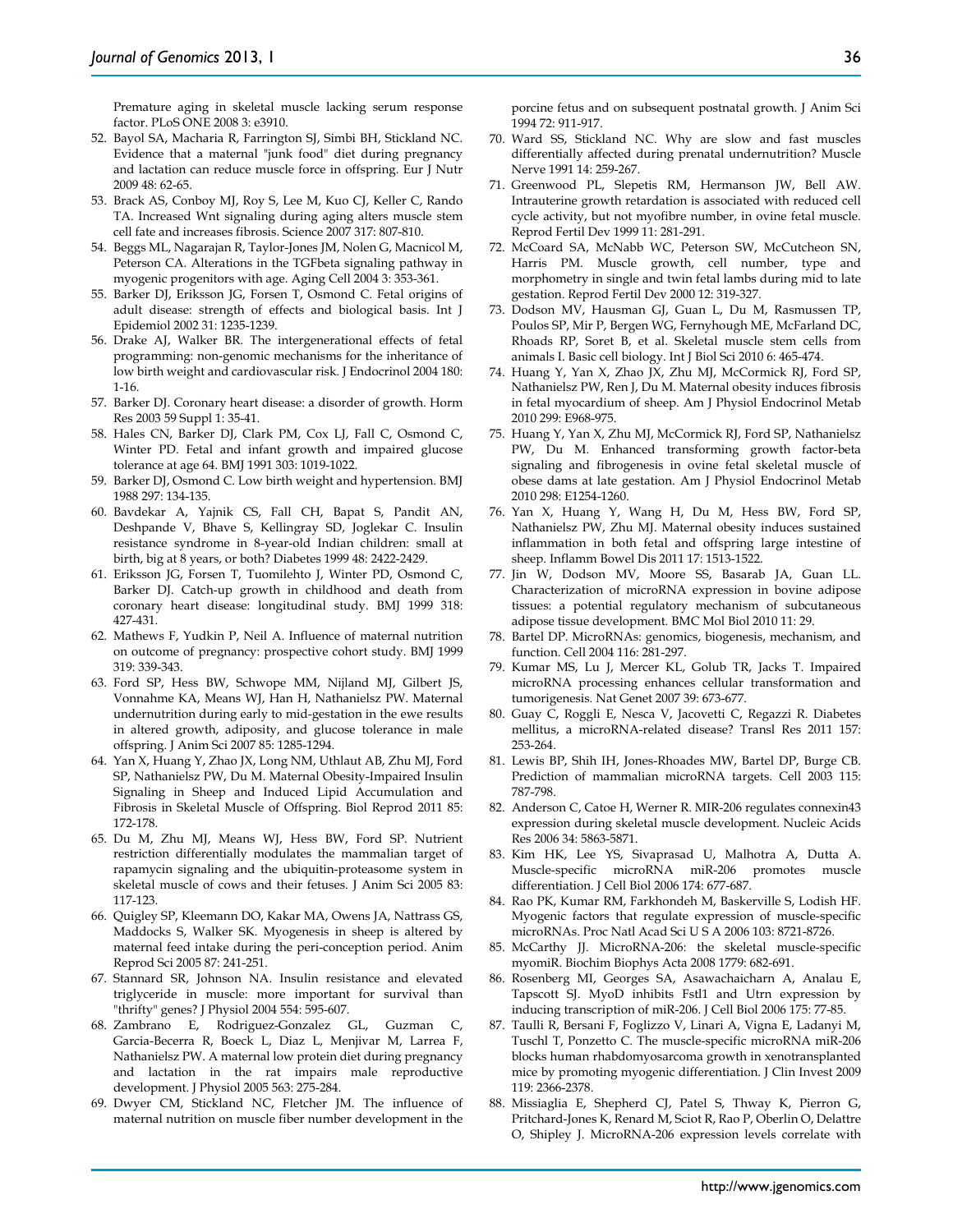- 89. Sato MM, Nashimoto M, Katagiri T, Yawaka Y, Tamura M. Bone morphogenetic protein-2 down-regulates miR-206 expression by blocking its maturation process. Biochem Biophys Res Commun 2009 383: 125-129.
- 90. Nakajima N, Takahashi T, Kitamura R, Isodono K, Asada S, Ueyama T, Matsubara H, Oh H. MicroRNA-1 facilitates skeletal myogenic differentiation without affecting osteoblastic and adipogenic differentiation. Biochem Biophys Res Commun 2006 350: 1006-1012.
- 91. Naguibneva I, Polesskaya A, Ameyar-Zazoua M, Souidi M, Groisman R, Cuvellier S, Ait-Si-Ali S, Pritchard LL, Harel-Bellan A. Micro-RNAs and muscle differentiation. J Soc Biol 2007 201: 367-376.
- 92. Chen JF, Mandel EM, Thomson JM, Wu Q, Callis TE, Hammond SM, Conlon FL, Wang DZ. The role of microRNA-1 and microRNA-133 in skeletal muscle proliferation and differentiation. Nat Genet 2006 38: 228-233.
- 93. Liu N, Williams AH, Kim Y, McAnally J, Bezprozvannaya S, Sutherland LB, Richardson JA, Bassel-Duby R, Olson EN. An intragenic MEF2-dependent enhancer directs muscle-specific expression of microRNAs 1 and 133. Proc Natl Acad Sci U S A 2007 104: 20844-20849.
- 94. Duisters RF, Tijsen AJ, Schroen B, Leenders JJ, Lentink V, van der Made I, Herias V, van Leeuwen RE, Schellings MW, Barenbrug P, Maessen JG, Heymans S, et al. miR-133 and miR-30 regulate connective tissue growth factor: implications for a role of microRNAs in myocardial matrix remodeling. Circ Res 2009 104: 170-178.
- 95. Mishima Y, Abreu-Goodger C, Staton AA, Stahlhut C, Shou C, Cheng C, Gerstein M, Enright AJ, Giraldez AJ. Zebrafish miR-1 and miR-133 shape muscle gene expression and regulate sarcomeric actin organization. Genes Dev 2009 23: 619-632.
- 96. Kato Y, Miyaki S, Yokoyama S, Omori S, Inoue A, Horiuchi M, Asahara H. Real-time functional imaging for monitoring miR-133 during myogenic differentiation. Int J Biochem Cell Biol 2009 41: 2225-2231.
- 97. Crist CG, Montarras D, Pallafacchina G, Rocancourt D, Cumano A, Conway SJ, Buckingham M. Muscle stem cell behavior is modified by microRNA-27 regulation of Pax3 expression. Proc Natl Acad Sci U S A 2009 106: 13383-13387.
- 98. Sarkar S, Dey BK, Dutta A. MiR-322/424 and -503 are induced during muscle differentiation and promote cell cycle quiescence and differentiation by down-regulation of Cdc25A. Mol Biol Cell 2010 21: 2138-2149.
- 99. Dey BK, Gagan J, Dutta A. miR-206 and -486 induce myoblast differentiation by downregulating Pax7. Mol Cell Biol 2011 31: 203-214.
- 100.Feng Y, Cao JH, Li XY, Zhao SH. Inhibition of miR-214 expression represses proliferation and differentiation of C2C12 myoblasts. Cell Biochem Funct 2011 29: 378-383.
- 101.Sweetman D, Goljanek K, Rathjen T, Oustanina S, Braun T, Dalmay T, Munsterberg A. Specific requirements of MRFs for the expression of muscle specific microRNAs, miR-1, miR-206 and miR-133. Dev Biol 2008 321: 491-499.
- 102.Esau C, Kang X, Peralta E, Hanson E, Marcusson EG, Ravichandran LV, Sun Y, Koo S, Perera RJ, Jain R, Dean NM, Freier SM, et al. MicroRNA-143 regulates adipocyte differentiation. J Biol Chem 2004 279: 52361-52365.
- 103.Kajimoto K, Naraba H, Iwai N. MicroRNA and 3T3-L1 pre-adipocyte differentiation. RNA 2006 12: 1626-1632.
- 104.Wang Q, Li YC, Wang J, Kong J, Qi Y, Quigg RJ, Li X. miR-17-92 cluster accelerates adipocyte differentiation by negatively regulating tumor-suppressor Rb2/p130. Proc Natl Acad Sci U S A 2008 105: 2889-2894.
- 105.Kennell JA, Gerin I, MacDougald OA, Cadigan KM. The microRNA miR-8 is a conserved negative regulator of Wnt signaling. Proc Natl Acad Sci U S A 2008 105: 15417-15422.
- 106.Lin Q, Gao Z, Alarcon RM, Ye J, Yun Z. A role of miR-27 in the regulation of adipogenesis. FEBS J 2009 276: 2348-2358.
- 107.Sun T, Fu M, Bookout AL, Kliewer SA, Mangelsdorf DJ. MicroRNA let-7 regulates 3T3-L1 adipogenesis. Mol Endocrinol 2009 23: 925-931.
- 108.Lee EK, Lee MJ, Abdelmohsen K, Kim W, Kim MM, Srikantan S, Martindale JL, Hutchison ER, Kim HH, Marasa BS, Selimyan R, Egan JM, et al. miR-130 suppresses adipogenesis by inhibiting peroxisome proliferator-activated receptor gamma expression. Mol Cell Biol 2011 31: 626-638.
- 109.Chen C, Ridzon D, Lee CT, Blake J, Sun Y, Strauss WM. Defining embryonic stem cell identity using differentiation-related microRNAs and their potential targets. Mamm Genome 2007 18: 316-327.
- 110.Houbaviy HB, Murray MF, Sharp PA. Embryonic stem cell-specific MicroRNAs. Dev Cell 2003 5: 351-358.
- 111.Cheng LC, Tavazoie M, Doetsch F. Stem cells: from epigenetics to microRNAs. Neuron 2005 46: 363-367.
- 112.Suh MR, Lee Y, Kim JY, Kim SK, Moon SH, Lee JY, Cha KY, Chung HM, Yoon HS, Moon SY, Kim VN, Kim KS. Human embryonic stem cells express a unique set of microRNAs. Dev Biol 2004 270: 488-498.
- 113.Hatfield SD, Shcherbata HR, Fischer KA, Nakahara K, Carthew RW, Ruohola-Baker H. Stem cell division is regulated by the microRNA pathway. Nature 2005 435: 974-978.
- 114.Wienholds E, Koudijs MJ, van Eeden FJ, Cuppen E, Plasterk RH. The microRNA-producing enzyme Dicer1 is essential for zebrafish development. Nat Genet 2003 35: 217-218.
- 115.Bernstein E, Kim SY, Carmell MA, Murchison EP, Alcorn H, Li MZ, Mills AA, Elledge SJ, Anderson KV, Hannon GJ. Dicer is essential for mouse development. Nat Genet 2003 35: 215-217.
- 116.Murchison EP, Partridge JF, Tam OH, Cheloufi S, Hannon GJ. Characterization of Dicer-deficient murine embryonic stem cells. Proc Natl Acad Sci U S A 2005 102: 12135-12140.
- 117.Lakshmipathy U, Love B, Goff LA, Jornsten R, Graichen R, Hart RP, Chesnut JD. MicroRNA expression pattern of undifferentiated and differentiated human embryonic stem cells. Stem Cells Dev 2007 16: 1003-1016.
- 118.Judson RL, Babiarz JE, Venere M, Blelloch R. Embryonic stem cell-specific microRNAs promote induced pluripotency. Nat Biotechnol 2009 27: 459-461.
- 119.Lakshmipathy U, Hart RP. Concise review: MicroRNA expression in multipotent mesenchymal stromal cells. Stem Cells 2008 26: 356-363.
- 120.Goff LA, Boucher S, Ricupero CL, Fenstermacher S, Swerdel M, Chase LG, Adams CC, Chesnut J, Lakshmipathy U, Hart RP. Differentiating human multipotent mesenchymal stromal cells regulate microRNAs: prediction of microRNA regulation by PDGF during osteogenesis. Exp Hematol 2008 36: 1354-1369.
- 121.Bird A. Perceptions of epigenetics. Nature 2007 447: 396-398.
- 122.Ling C, Groop L. Epigenetics: a molecular link between environmental factors and type 2 diabetes. Diabetes 2009 58: 2718-2725.
- 123.Skinner MK, Guerrero-Bosagna C. Environmental signals and transgenerational epigenetics. Epigenomics 2009 1: 111-117.
- 124.Singal R, Ginder GD. DNA methylation. Blood 1999 93: 4059-4070.
- 125.Baylin SB. Tying it all together: epigenetics, genetics, cell cycle, and cancer. Science 1997 277: 1948-1949.
- 126.Cameron EE, Bachman KE, Myohanen S, Herman JG, Baylin SB. Synergy of demethylation and histone deacetylase inhibition in the re-expression of genes silenced in cancer. Nat Genet 1999 21: 103-107.